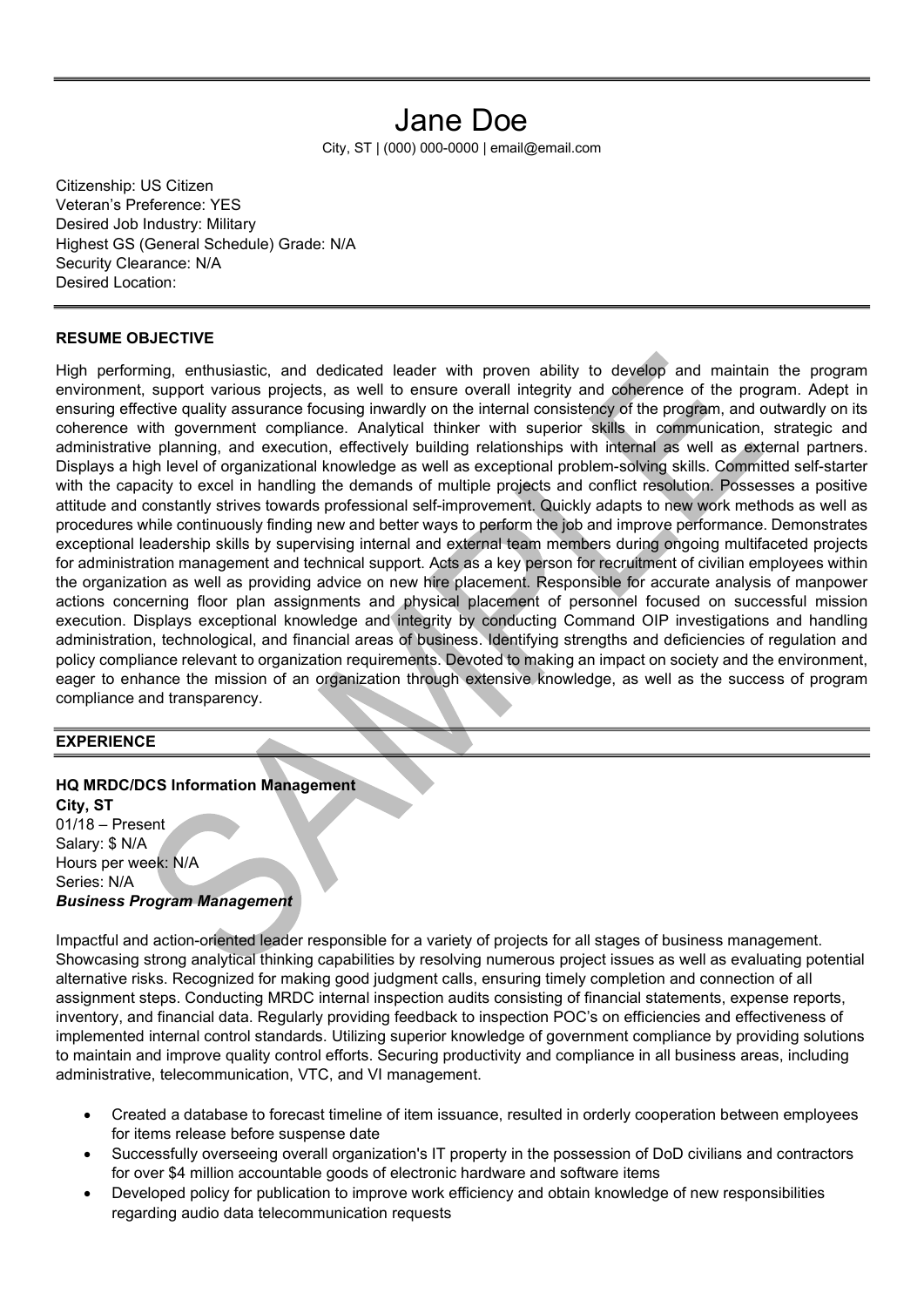## Veteran Benefit Administration City, ST  $03/16 - 01/18$ Salary: \$ N/A Hours per week: N/A Series: N/A Legal Representative

Exceptional communicator responsible for the full cycle interviewing process for eligibility of Veteran compensation, benefits, and procedures. Maintained complete discretion while retrieving confidential and classified data to match VA legal administrative requirements with applicant factors of eligibility. Demonstrated excellent interpersonal skills by counseling Veterans, dependents, and beneficiaries regarding the full array of pension and military service-connected compensation through the Department of Veteran Affairs, as well as non-VA benefits. Conducted interviews with the public to obtain, clarify and verify information about initial and continuing eligibility for compensation, survivors, disability, health insurance benefits, as well as eligibility for supplemental security income. Utilized conflict resolution skills to explain outcomes and reasons for the pensions and SC claim decisions. Reviewed third-party attestation internet claims involving veteran benefits for the validity of the information. Responsible for verifying documents for retirement and disability benefits, ensuring compliance with legal requirements concerning client's eligibility.

- Successfully resolved discrepancies, clarified issues, and made final decisions about initial and postentitlement for benefits as well as payments
- Engaged in reviewing and evaluating cases and evidence to determine a decision on continual financial claims for qualified disabled payees receiving benefits
- Conducted in-depth research about a variety of program administrative areas, such as claimant's current financial status, adjudicative documents, and employment status, to verify if the case is proper for reinstatement

Department of VHA City, ST 07/06 – 03/16 Salary: \$ N/A Hours per week: N/A Series: Pay Plan: N/A Audit and Procurement Credit Card Program

Solution-oriented professional responsible for overseeing all aspects of the acquisition business operations with a special emphasis on certified disabled veteran-owned small businesses. Provided documentation on complex criminal cases and researched test operations. Enforced business policy requirements to ensure the effective operation of the program, and compliance with processes, procedures, regulations, and mission objectives. Managed all aspects of complete acquisition life cycle and financial program operations, focusing on illegal internal control in support of business fraud. Showcased profound mentoring skills combined with technical knowledge by directing and educating employees on operational acquisition planning, including SOP technical guidelines for compliance with audit inspections. Dutifully managed the direction of program data mining investigations for financial waste, fraud, and abuse within the agency to confirm proper resolution.

- Diligently supervised over 500 audit engagements per FY that contributed to 100% of the organization's quarterly audit-passing rate on GAO compliance standards
- Played a key role in interviewing and investigating agency research of ongoing criminal and unauthorized financial violations, resulted in the discovery of over \$300k of unobligated expenditure transactions and subsequent employee disciplinary action
- Planned and executed newly written material for training sessions throughout the organization on a wide range of audit-related topics to include Unauthorized Commitments and Ratification submission process
- Initiated tailored training presentations to ensure the familiarity with programmatic revisions within the U.S. Bank and compliance with VAAR 801.602-3 requirements
- Coordinated with senior military planners to identify capabilities, limitations, and opportunities within the Department of Defense Information Network Operations domain
- Planned, integrated, and synchronized efforts with capabilities related to the information environment operations, such as electronic warfare, space operations, and offensive cyberspace operations
- Increased capability and readiness levels from 34% to 96%